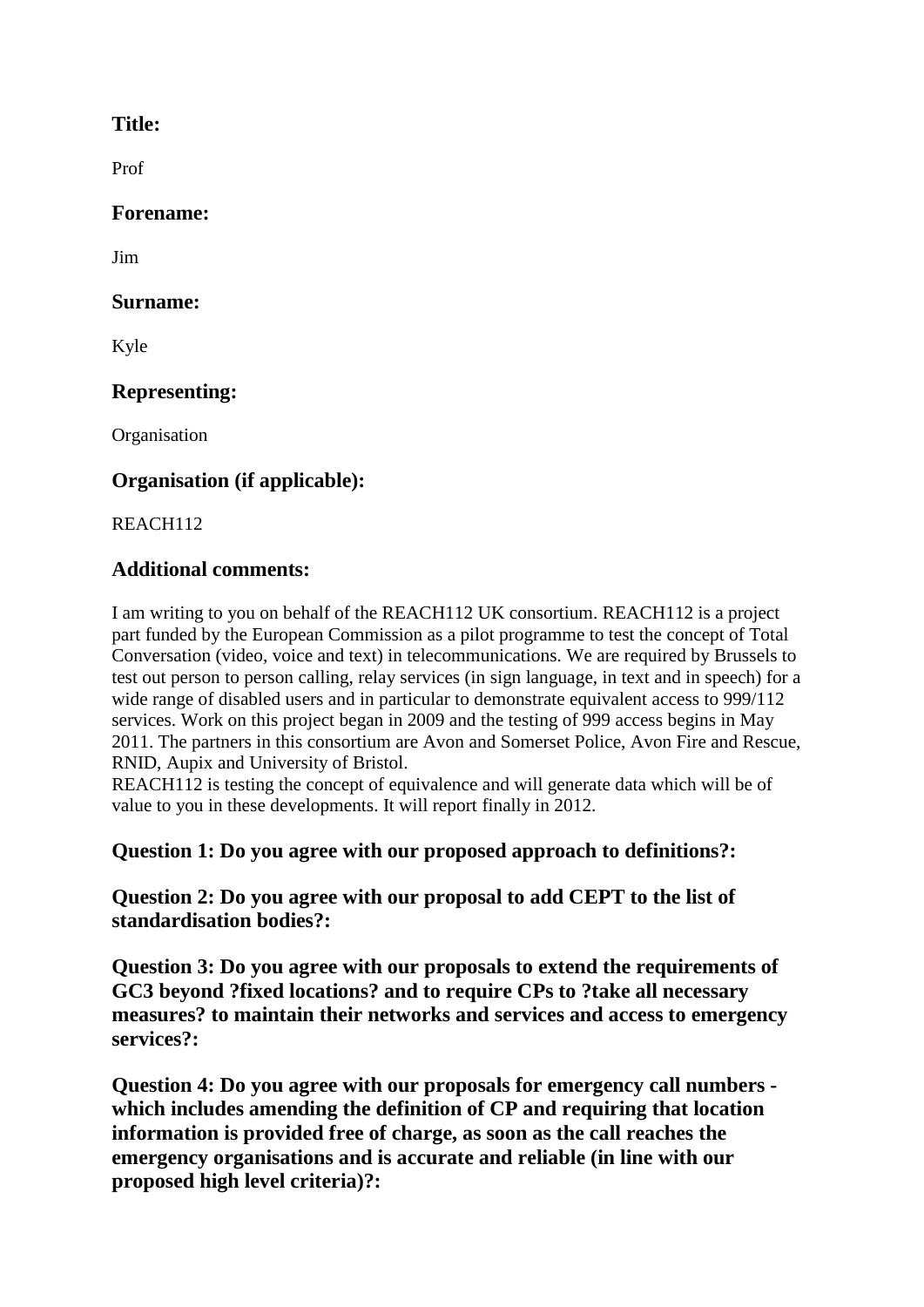**Question 5: Do you agree with our proposed approach to contract related requirements relating to the provision of additional information, the length of contracts and the conditions for termination?:**

## **Question 6: Do you agree with our proposals to ensure equivalent access to the emergency services for disabled users and to mandate the provision of Emergency SMS?:**

### In general

Despite welcoming the existence and promotion of emergency SMS, we are very concerned that it should be presented as "helping to promote equivalence for disabled end users." It is also worrying that it should appear to be presented to CPs as "the requirement for equivalence". It is not an equivalent service.

#### Deaf/disabled take-up of the service

We have discussed with many Deaf people as part of our work and are not finding awareness of the e-SMS service. It seems likely that of the 18000 or so registered users, many are not disabled users and as such the impact of e-SMS on the lives of disabled people is hard to determine. As far as we can tell, from our emergency service partners, also there has been minimal impact on them.

#### Issues with e-SMS

We recognize the points made in favour of the use of e-SMS. We agree that such services are of value as part of the provision. We know that there have been reports of favourable responses for deaf people using eSMS and as such the scheme is a useful one, but it is not an equivalent one.

We also note your own reservations. We would like to add that not only is the service nonimmediate, it is non-reassuring. When asked in research on behalf of the Scottish Executive in 2005, Deaf sign language users indicated that sms was not acceptable in an emergency situation because the texter was always uncertain of the response as there was no personal contact.

This concern is supported by the e-SMS service itself which advises that users seek alternative methods of contacting the Emergency services until confirmation is given that their call is being dealt with; with a time lag of 2 minutes between texts this can cause confusion and uncertainty.

It is also the case that the delay created by the text dialogue is unacceptable in severe emergency. Our colleagues in the Fire Service point out that in a recent call, they arrived at a fire within 7 minutes but this was still not fast enough to save two children's lives. Any additional delay does not provide equivalence.

### Issue of equivalence

We understand the pressure on OfCom to find a simple solution but we do not believe that it is possible to be "as equivalent as possible" or to be "far more equivalent" - it is either equivalent or it is not.

We re-iterate that e-SMS is a useful service but consider that it must not be presented as the target for CPs. There are other methods available to provide far better communications for disabled people and as such we do not agree that this service gives customers " as equivalent access as is currently possible.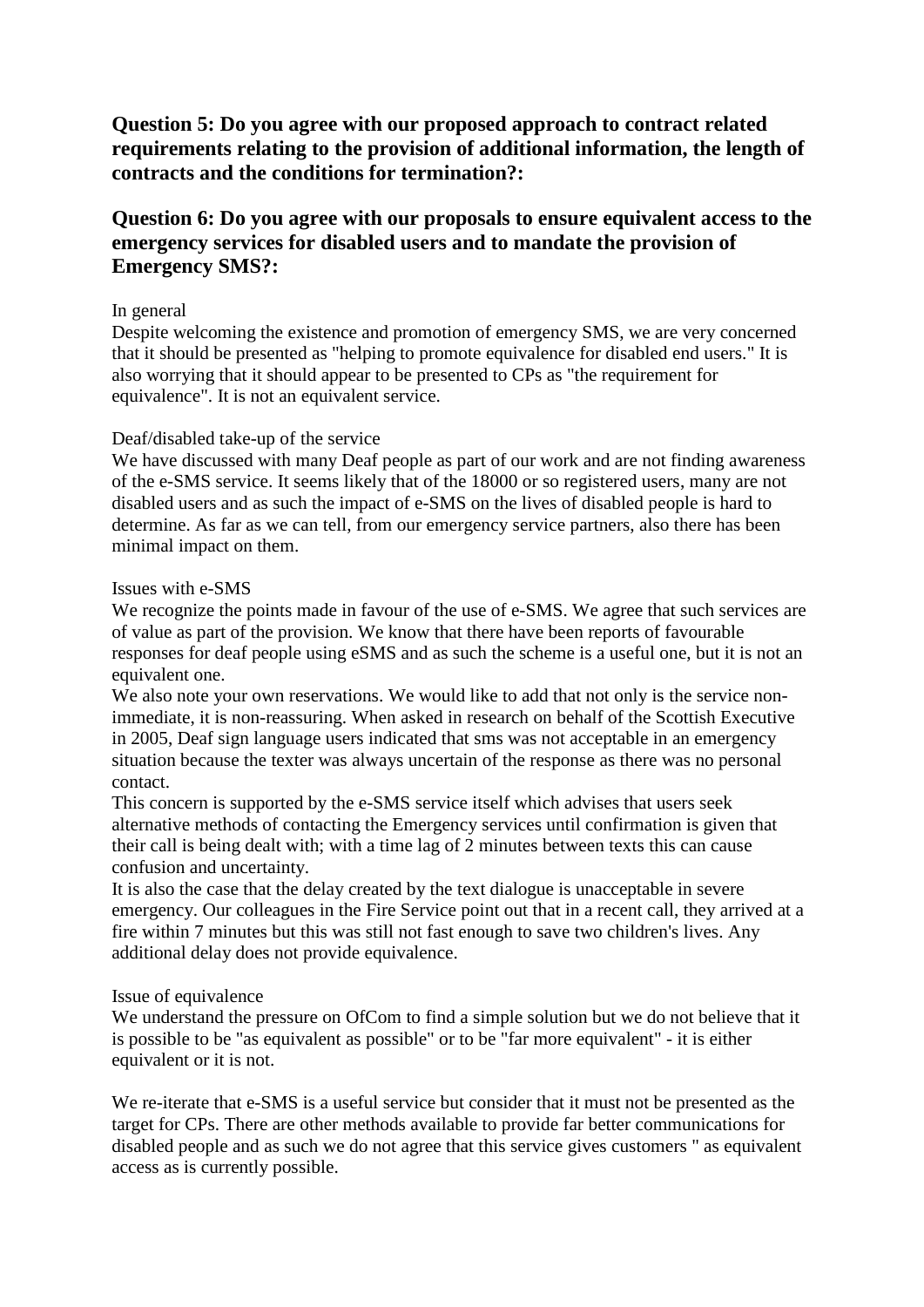#### Direct access

If we are to aspire to equivalence in telecommunications, then service access must be direct as it is for non-disabled people. It is relatively easy to create a direct IP Total Conversation link to the emergency services call centres (in order that users are able to reach the service directly ie face to face with the call-taker) - even in the case of a Deaf sign language user, the call taker will be able to see the nature of the problem, respond and then invoke the interpreter or appropriate relay service in order to communicate with the caller. This removes the delay factor of interposing a service between the caller and the BT call handler. It also increases the effectiveness of the despatch (ie correct service) and increases the richness of instruction to the emergency service personnel who are on the way, because the call taker can actually see what is happening in the incident.

### Proportionality

At the same time the question of proportionality is much used in this regard. This appears to be applied in terms of numbers of users instead of in terms of the value of life and OfCom's own quoted cost of fatality. Proportionate needs to be interpreted in terms of cost to society and to lives in the case of fatality or severe injury, and not in terms of commercial costdrivers based simply on numbers of users.

We propose that Total Conversation implementation is much closer to equivalence as it is open to all, disabled and non-disabled (something already recognised by the 999 Liaison committee). Total Conversation is already available free on smartphones (offering real time text communication in remote areas of poor reception, when video might not be possible) and is also free to download on any PC device.

We agree that emergency SMS ought to be preserved but it must not be the end target for CPs. We support the suggestion to make the scheme compulsory; however, we also support the notion that this compulsory step has to be only the first step in exploring and supporting new technologies, particularly when recognizing the advances made in mobile smartphones with the function and ability to use Total Conversation - which opens up a new world for the hard of hearing and deaf communities particularly. These innovations will allow the emergency service providers to reach out to all end user communities which will in turn satisfy equality and diversity criteria for the 999 service.

### Roaming

When abroad we consider it unlikely that users will purchase a new sim card on the offchance that they might need to call an emergency text number - especially when the response is not guaranteed in their native language.

REACH112 has already demonstrated roaming on 3G and GSM networks from other countries ie while abroad using a UK sim. This is in fact the only way to do it is only by reference back to home country that the language of the user can be recognised. We have also already demonstrated inter-operability with services in other countries

#### e-SMS as default

We consider it unlikely that users will view a service such as e-SMS as a default. The obvious default is to call 999 by voice and to attempt to speak (almost all deaf children are taught to do this). In a call with even the poorest quality Deaf speech, an emergency can be detected by an experienced call taker.

This is of course, greatly enhanced by the use of Total Conversation, where the call taker can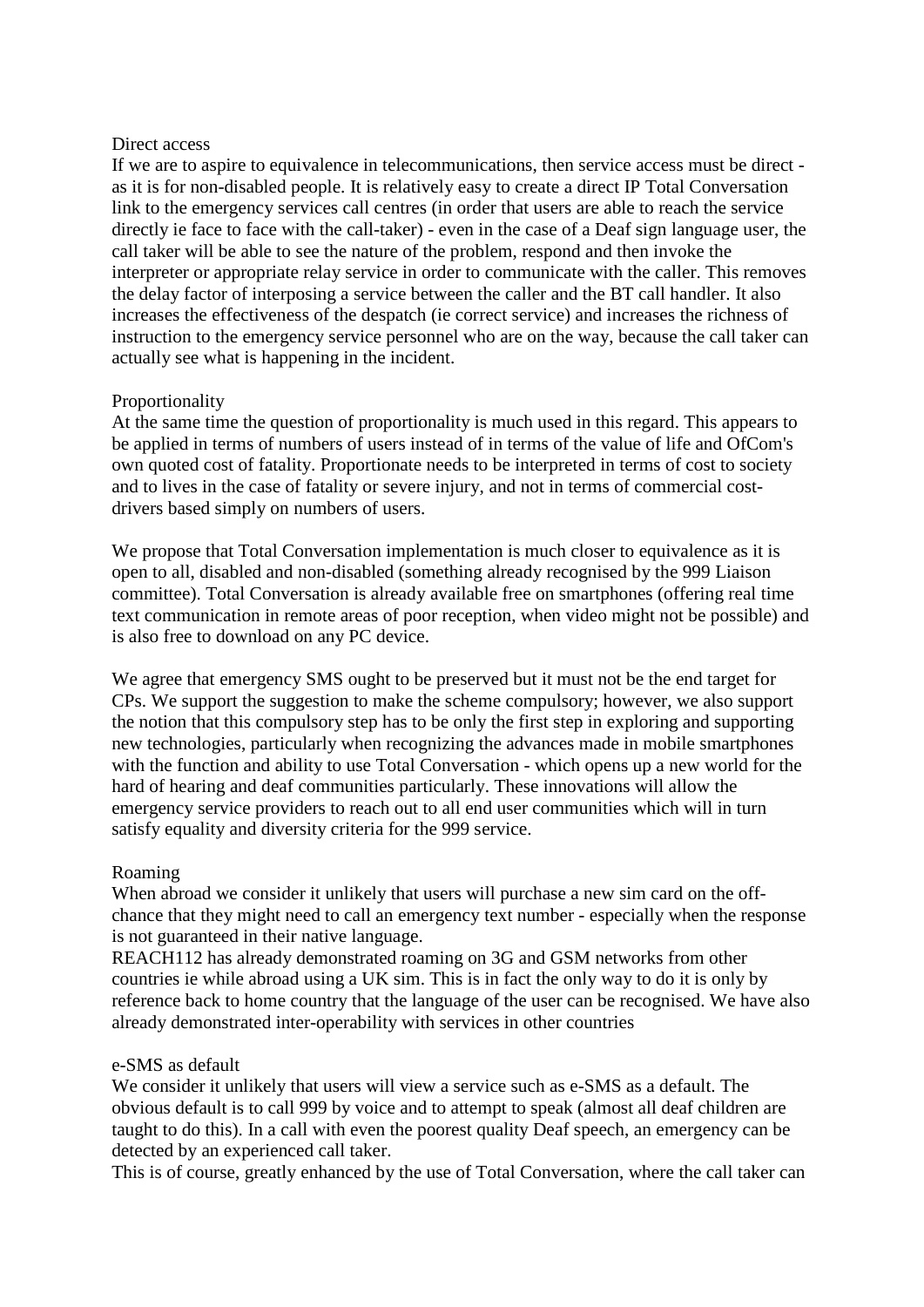actually see the user and activate the despatch of help at the same time as invoking the relay service. We see a danger in mandating a non-equivalent service when there are demonstrably better, ubiquitous solutions, already being proposed by the European Commission and being tested in the UK.

In summary

We agree that e-SMS has value.

We are concerned that CPs will adopt this cheap option because OfCom has said it is the requirement for equivalence.

We are concerned that it delays the consideration of markedly more appropriate and proportionate services, which can be used by all - not just by disabled users.

We recognise the complexity of the current 999 call centres, their software and procedures after all, REACH112 includes these services in our partnership.

We urge OfCom to be much more positive in its commitment to Total Conversation, which is available at the present time, to all users (disabled and non-disabled).

In this latter regard, we encourage OfCom to broaden its next stage consultation to embrace access for all and by doing so, to promote a response proportionate to all users and which enhances the management of incidents by giving call takers the sight of the incidents as well as voice reports.

# **Question 7: Do you agree that given the existing measures that are in place to help disabled users to access 116XXX services, it is not necessary to make further changes to GC15 in this respect?:**

Our response to this question is more or less the same as the response to Q6. We consider that appropriate access to these services is gained from the use of Total Conversation. We have been in discussions with Samaritans concerning this implementation and consider that it would be a significant enhancement to a telephony consultation if the counsellor is able to see the caller and vice versa.

Therefore we urge you not to accept the status quo as an appropriate response.

**Question 8: Do you agree with our proposals on conditions for transferring the rights of use of telephone numbers and also for granting their use for a limited period of time?:**

**Question 9: Do you agree with our proposals on the one working day requirement in relation to bulk mobile ports and in relation to fixed porting? If not, please explain why?:**

**Question 10: Do you agree with our proposed approach to the porting compensation scheme requirement?:**

**Question 11: Do you agree with our proposed approach on requirements relating to ensuring access to all numbers within the Community, the charging of ETNS numbers and calling the hotline for missing children on 116000?:**